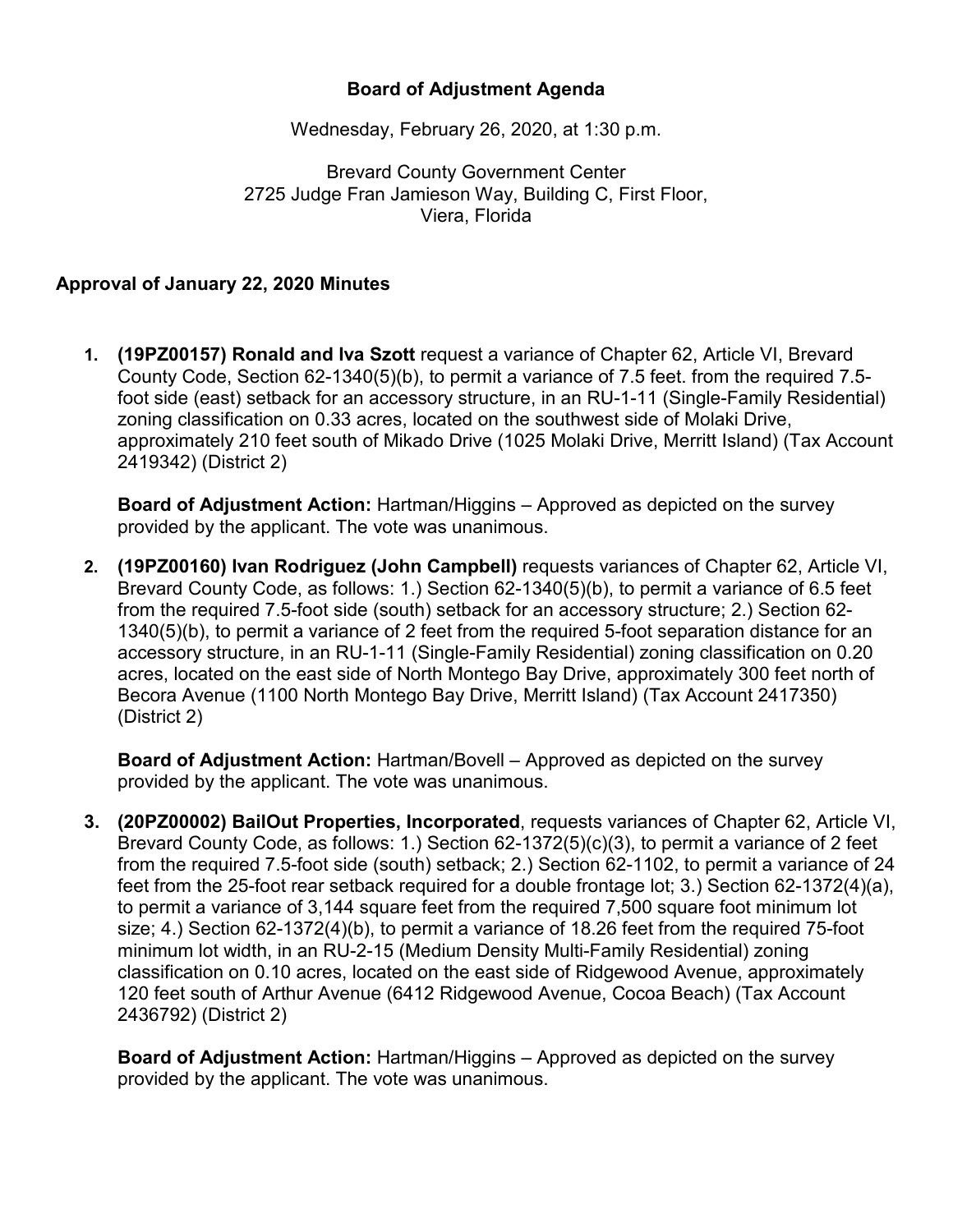BOA Agenda February 26, 2020 Page 2

> **4. (20PZ00003) Ronald Dewitt Hutcheson and Harriet Sheila Hutcheson Revocable Trust** (Gene Loyd) request a variance of Chapter 62, Article VI, Brevard County Code, Section 62- 1334(5)(b), to permit a variance to allow two accessory structures to be located forward of the front line of the principal structure, in an AU (Agricultural Residential) zoning classification on 1.46 acres, located on the north side of Grantline Road, approximately 510 feet west of U.S. Highway 1. (3860 Grantline Road, Mims) (Tax Account 2001933) (District 1)

**Board of Adjustment Action:** Higgins/Bovell – Denied. The vote was 3:2, with Hartman and Young voting nay.

**5. (20PZ00004) John J. IV, and Jennifer E. O'Neill** (Joe Reese) request a variance of Chapter 62, Article VI, Brevard County Code, Section 62-2118(d)(3), to permit a variance of 0.8 feet over the 16-foot projection (20% the width of the waterway) for a boat dock, in an EU (Estate Use Residential) zoning classification on 0.38 acres, located on the northerly side of Malibu Lane, approximately 0.23 miles northeasterly of North Riverside Drive. (810 Malibu Lane, Indialantic) (Tax Account 2725519) (District 5)

**Board of Adjustment Action:** Young/Hartman – Approved as depicted on the survey provided by the applicant. The vote was unanimous.

**6. (20PZ00005) Rob Reynolds** requests a variance of Chapter 62, Article VI, Brevard County Code, Section 62-1341(5)(a), to permit a variance of 6 feet from the required 20-foot rear setback for a principal structure, in an RU-1-9 (Single-Family Residential) zoning classification on 0.72 acres, located on the southwest corner of Maine Street and Miami Avenue (2100 Maine Street, Melbourne) (Tax Account 2801224) (District 5)

**Board of Adjustment Action:** Young/Higgins – Approved as depicted on the survey provided by the applicant. The vote was unanimous.

**7. (20PZ00008) Doug Webster** requests a variance of Chapter 62, Article VI, Brevard County Code, Section 62-1340(5)(b), to permit a variance of 6.2 feet from the required 7.5-foot side (west) setback for an accessory structure, in an RU-1-11 (Single-Family Residential) zoning classification on 0.20 acres, located on the south side of Jacala Drive, approximately 500 feet east of North Montego Bay Drive (280 Jacala Drive, Merritt Island) (Tax Account 2417333) (District 2)

**Board of Adjustment Action:** Hartman/Higgins – Approved as depicted on the survey provided by the applicant. The vote was unanimous.

**8. (20PZ00011) Canaveral Port Authority** (Robbyn Spratt) request a variance of Chapter 62, Article VI, Brevard County Code, Section 62-2109(c), to permit a variance of 2 feet over the 4 foot height limitation for a fence within the front setback, in a PUD (Planned Unit Development) zoning classification on 0.58 acres, located on the south side of Hall Road, approximately 600 feet east of Judith Avenue (No assigned address. In the Merritt Island area.) (Tax Account 2410377) (District 2)